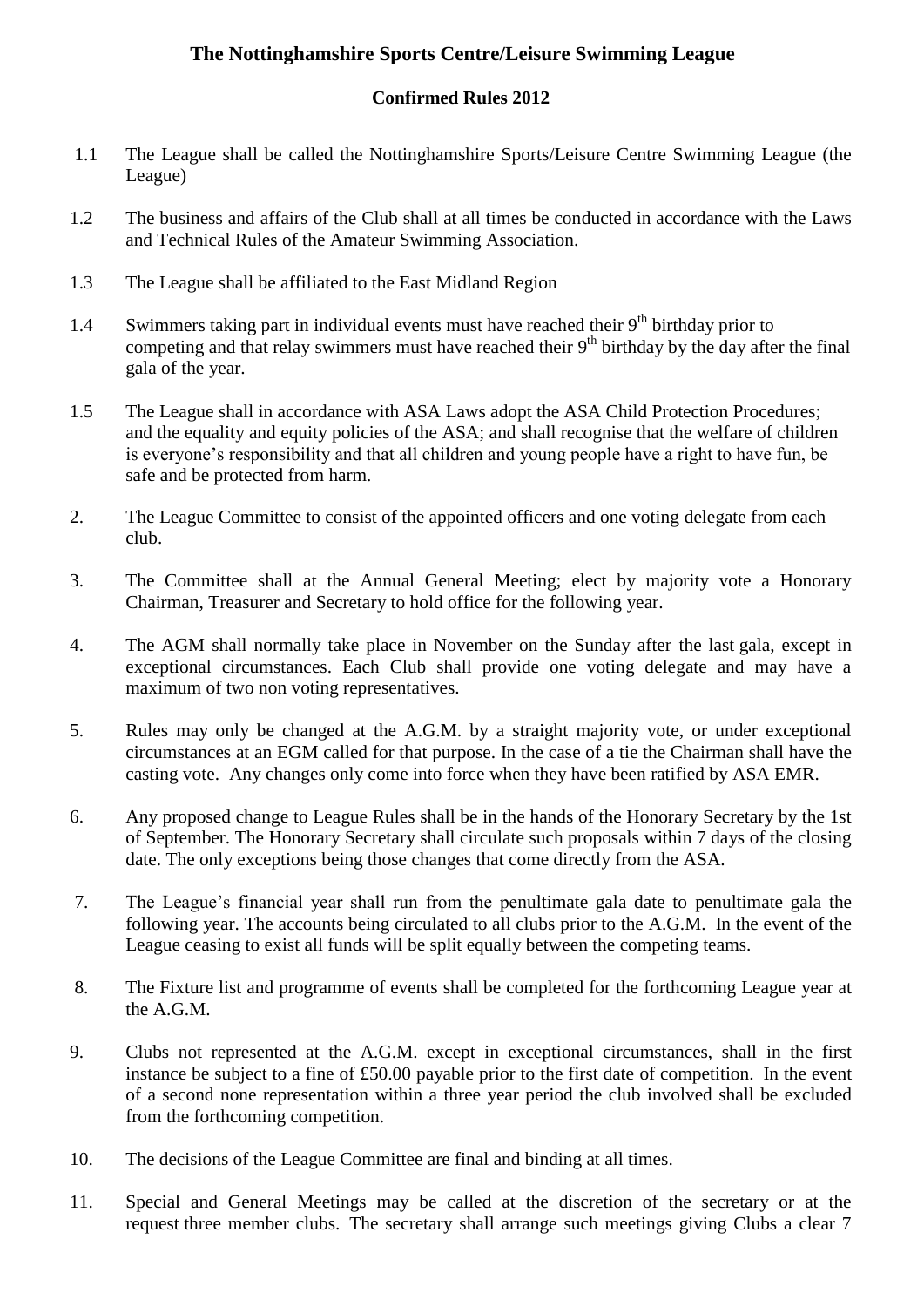days notice. The quorum for any meeting shall be at least two officers and greater than half of the member clubs.

- 12. Each club team is to pay a nominal subscription which will be reviewed annually, to be paid a maximum of 28 days after the A.G.M. before the following years competition.
- 13. An entry fee of £10.00 is to be paid by each new club on entering the League, in addition to Rule 12.
- 14. The closing date for application to join the League shall be no later than the penultimate gala in any year, such application should be made to the Honorary Secretary.
- 15. All Home Galas shall normally be swum at the Centre the Club uses, therefore any clubs applying for admission to the League shall use a Sports/Leisure Centre which is capable of and available for staging home galas.
- 16. Each League division will be maintained provided that there are a minimum of three teams competing in the division. Normally one team to be promoted and one demoted at the end of each year.
- 17. Should any member Club cease to represent a Sports / Leisure Centre, or wish to resign membership they should give notice in writing to the Honorary Secretary. Such a Club will cease to be a League Member at the end of the League year but may complete their agreed fixtures.
- 18. In the first round galas each year, a draw will be made at the gala for lanes. All subsequent rounds will be spear headed on League positions by the League Secretary.
- 19. The points system for events will be as follows:- maximum points shall be equal to the number of teams in the match on a sliding scale decreasing by one point per team to one.
- 20. Match points to be awarded on the same basis as Rule 19 i.e. if 6 clubs are participating the points system will be 6: 5: 4: 3: 2: 1
- 21. In case of a tied Gala placing the match points will be added then averaged.
- 22. The League Trophies will be awarded to the Club with the highest total of Match points per year, in each division.
- 23. If there is a tie on Match points at the end of the year, the Trophy will be shared on a pro-rata basis. Relegation and Promotion decisions would then rest on total Gala points accumulated by the tied teams.
- 24. The Honorary Secretary shall receive each match result in the form of the standard sheet. **NO LATER THAN 7 DAYS** after the date of the competition. The host club will be held responsible for providing this information.
- 25. League positions shall be announced at the beginning of the following matches.
- 26. The Trophy will be presented immediately after the final match in the year of competition by a person nominated by the Committee.
- 27. The Trophies so awarded shall be insured by the winning club, but the cost will be reimbursed by the Honorary League Treasurer, if claimed.